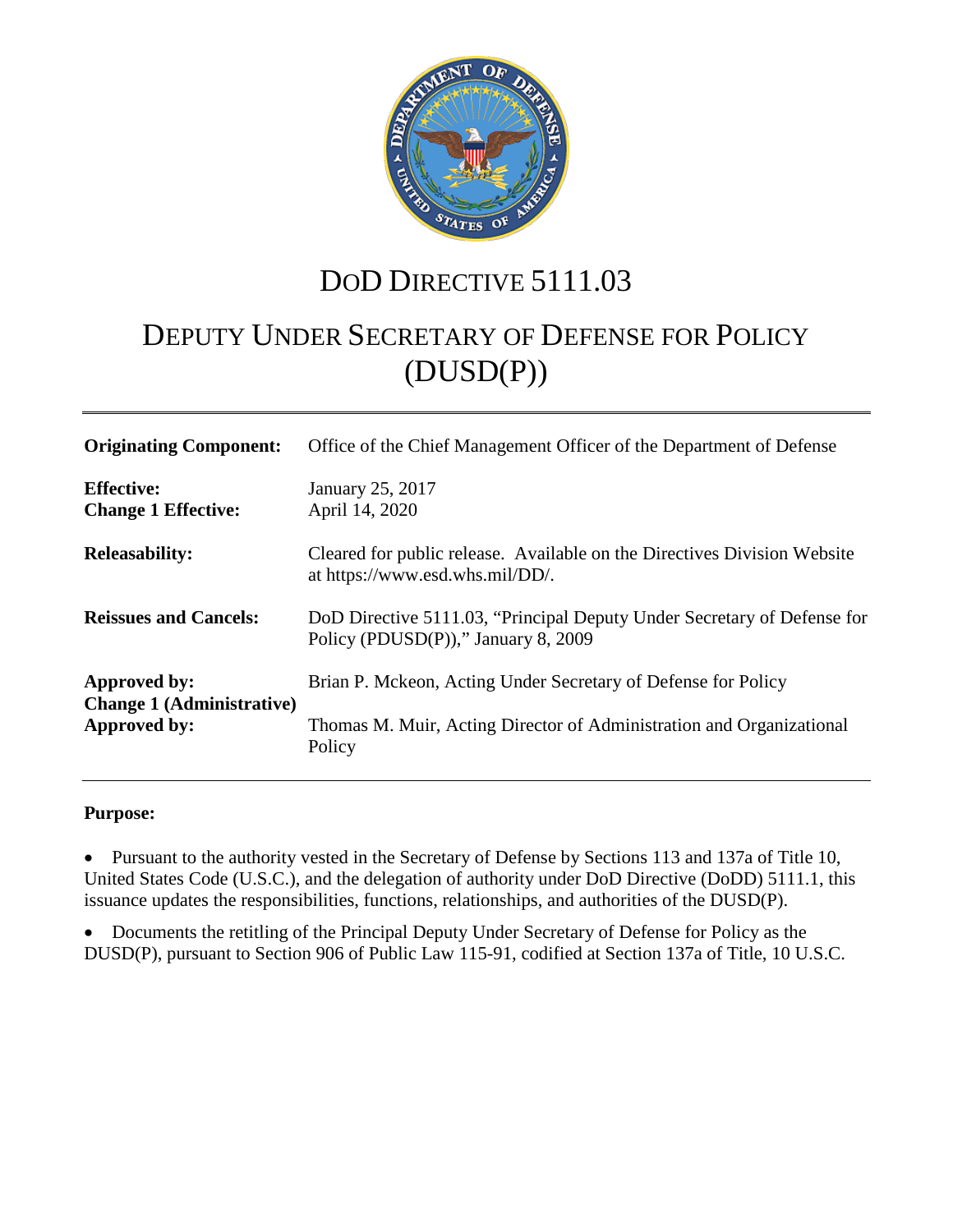## **TABLE OF CONTENTS**

| SECTION 2: RESPONSIBILITIES, FUNCTIONS, RELATIONSHIPS, AND AUTHORITIES  4 |  |
|---------------------------------------------------------------------------|--|
|                                                                           |  |
|                                                                           |  |
|                                                                           |  |
|                                                                           |  |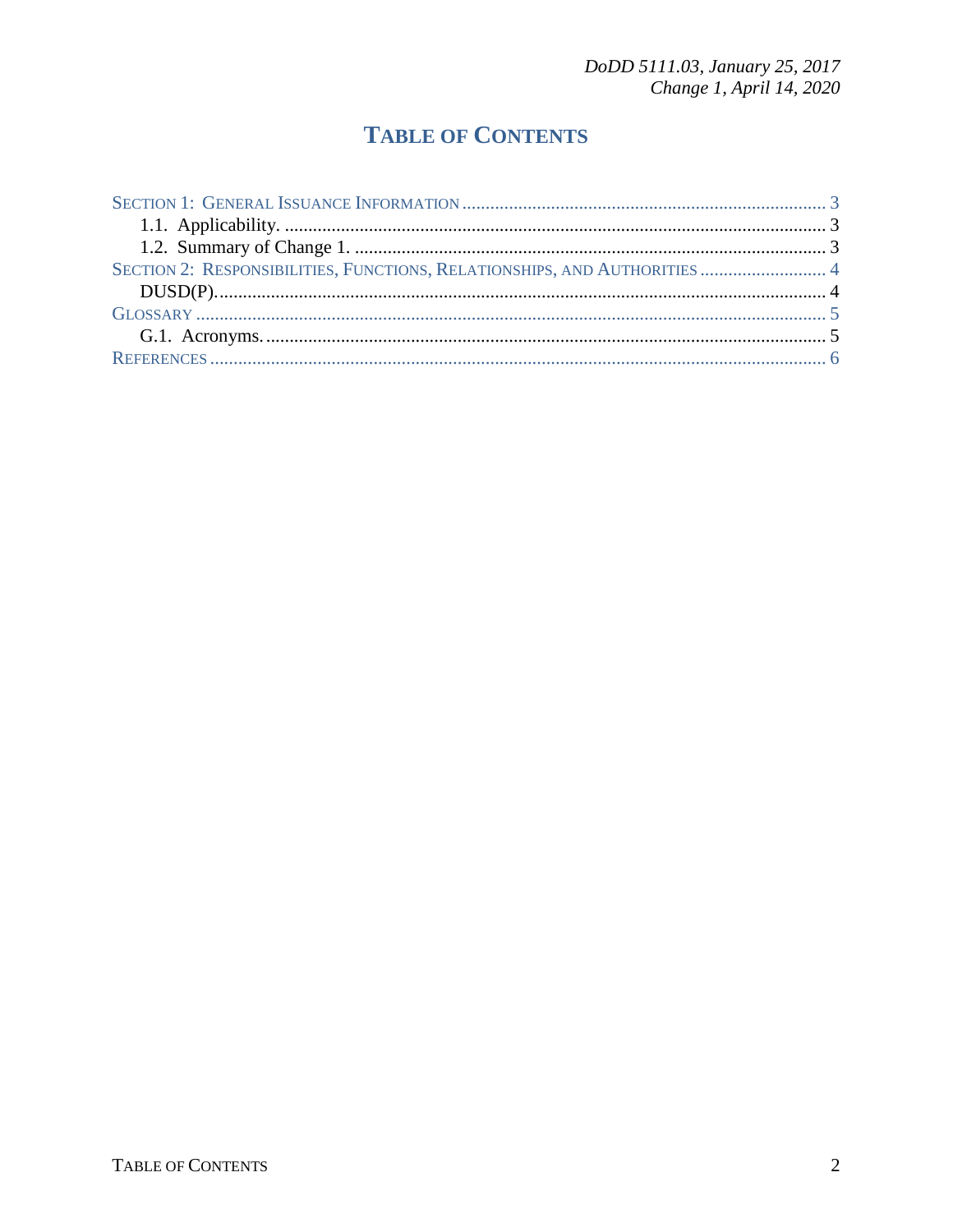### **SECTION 1: GENERAL ISSUANCE INFORMATION**

**1.1. APPLICABILITY.** This issuance applies to OSD, the Military Departments, the Office of the Chairman of the Joint Chiefs of Staff and the Joint Staff, the Combatant Commands, the Office of the Inspector General of the Department of Defense, the Defense Agencies, the DoD Field Activities, and all other organizational entities within the DoD.

**1.2. SUMMARY OF CHANGE 1.** The changes to this issuance are administrative and update organizational titles and references.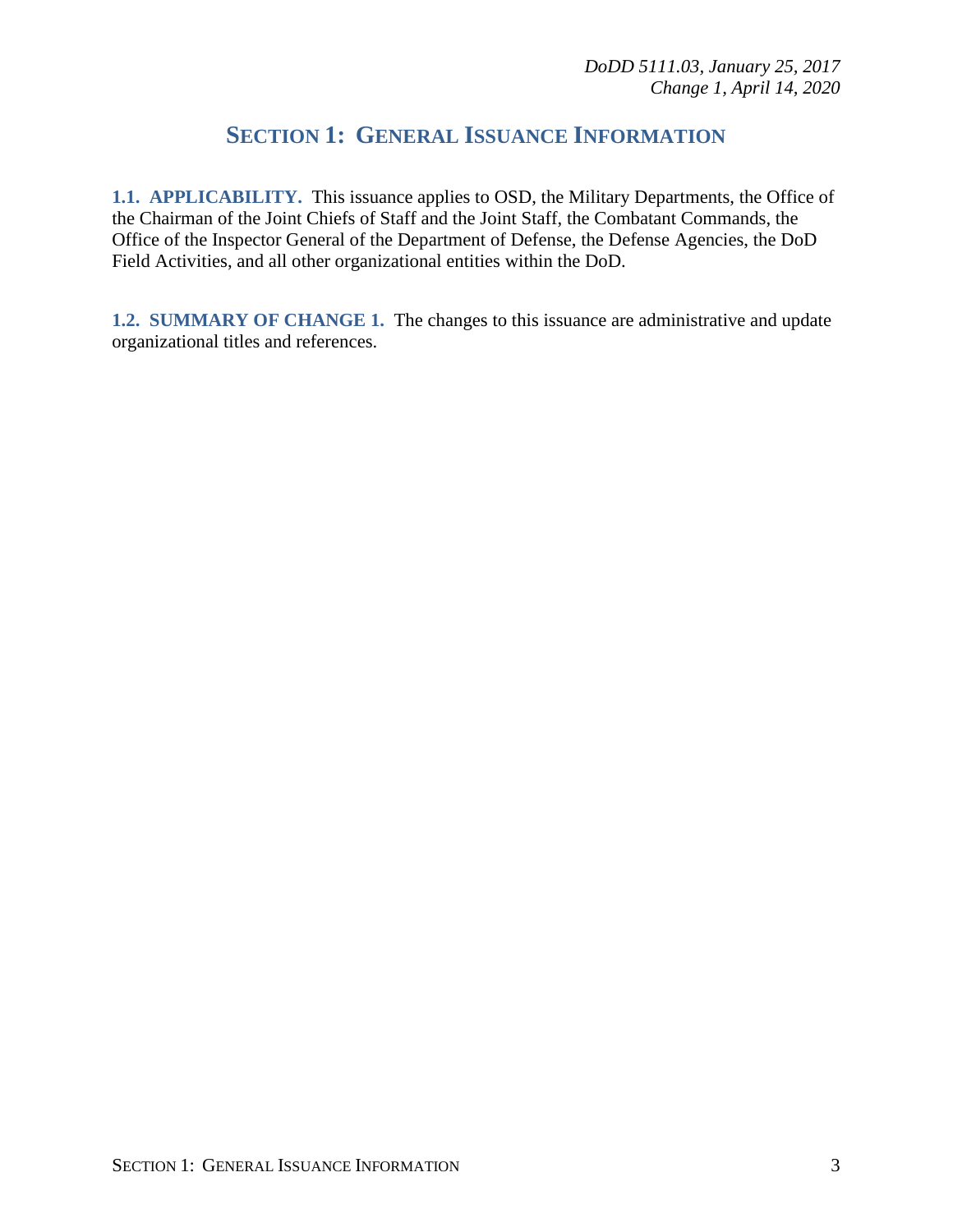### **SECTION 2: RESPONSIBILITIES, FUNCTIONS, RELATIONSHIPS, AND AUTHORITIES**

**DUSD(P).** As the principal assistant to and under the authority, direction, and control of the Under Secretary of Defense for Policy (USD(P)), the DUSD(P):

a. Pursuant to Sections 134 and 137a of Title 10, U.S.C., exercises full power and authority to act for the USD(P) and exercises the powers of the USD(P) on any and all matters on which the USD(P) is authorized to act, pursuant to Title 10, U.S.C., and DoDD 5111.1, except in those areas where delegation of the USD(P) authority is otherwise restricted by higher authority or prohibited by law. This all-inclusive authority may not be further delegated *in toto*; however, the DUSD(P) is authorized to make specific redelegations, where authorized and as required.

b. Helps the USD(P) carry out responsibilities, fulfill functions, manage relationships, and exercise authorities provided for in law and pursuant to DoDD 5111.1.

c. Advises on and assists the USD(P) with all responsibilities in providing advice and assistance to the Secretary of Defense.

d. Is the First Assistant to the USD(P), pursuant to Section 137a of Title 10, U.S.C.; Sections 3345 to 3349d of Title 5, U.S.C., also known as the "Federal Vacancies Reform Act of 1998," as amended; and Section 3.b. of DoDD 3020.04.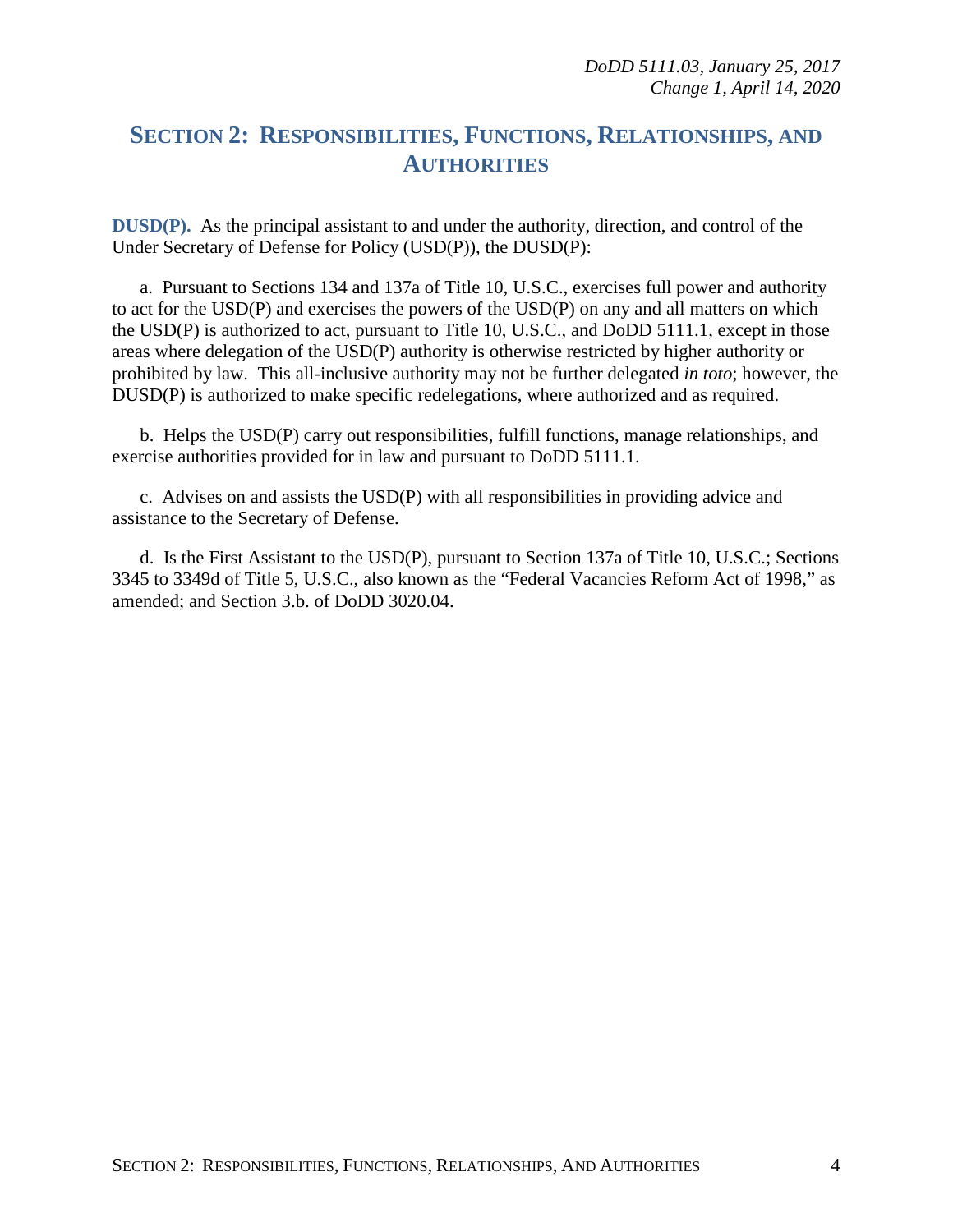*DoDD 5111.03, January 25, 2017 Change 1, April 14, 2020* 

### **GLOSSARY**

#### **G.1. ACRONYMS.**

| DoDD    | DoD directive                                |
|---------|----------------------------------------------|
| DUSD(P) | Deputy Under Secretary of Defense for Policy |
| U.S.C.  | <b>United States Code</b>                    |
| USD(P)  | Under Secretary of Defense for Policy        |